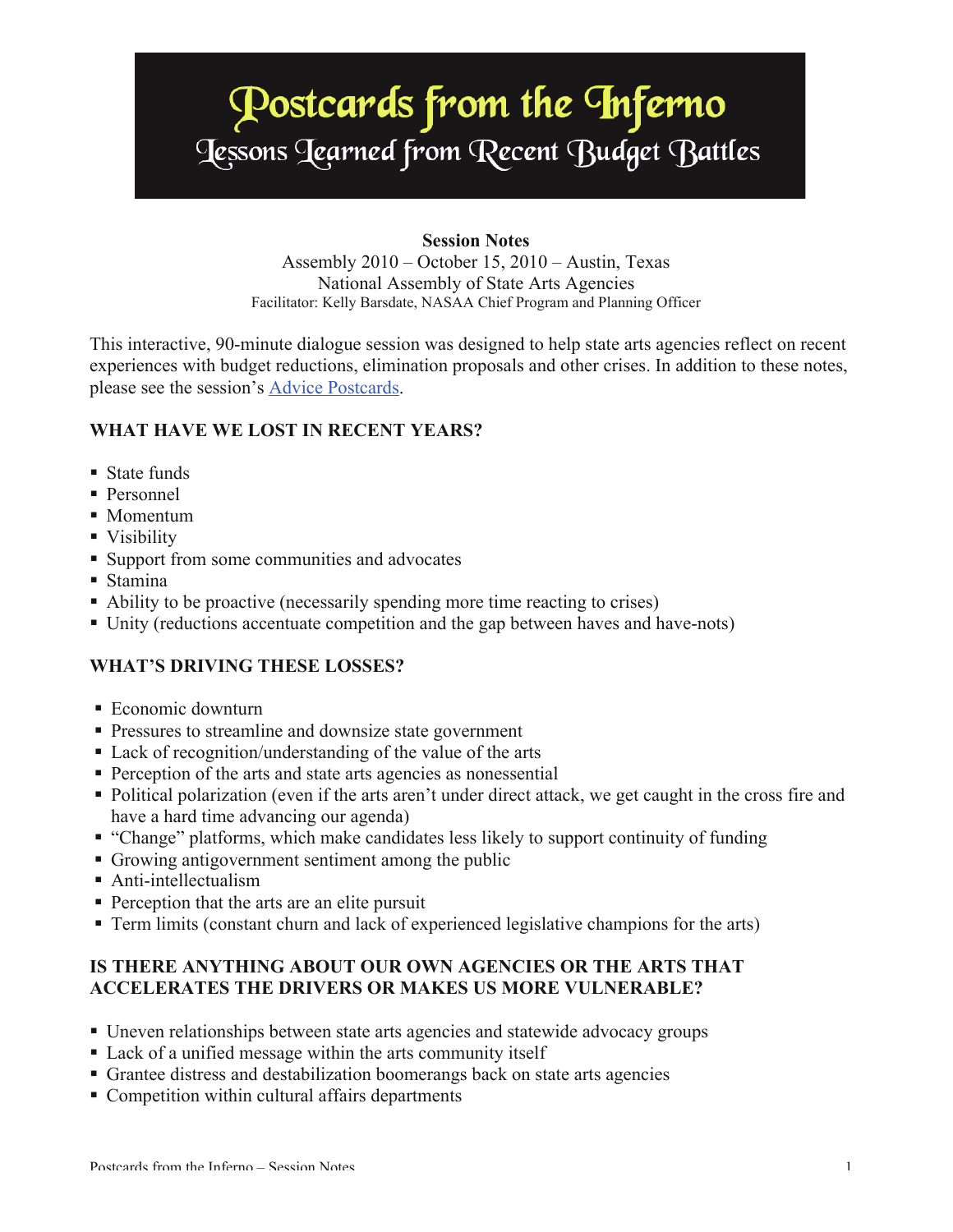- ! We don't excel at politics and it's not our strongest skill set
- ! We act as—and are perceived as—takers rather than givers
- Arts groups are not active advocates
- **Exercise Limited board engagement**
- ! Resistance to change (within state arts agencies and among our constituents)
- ! Decreasing funds decrease our leverage
- ! Historical models for programs and participation may have lost relevancy
- ! Burnout and fatigue

# **WHAT TACTICS HELPED US CONTEND WITH THESE CHALLENGES?**

#### **Advocacy tactics:**

- ! Made targeted contact with key decision makers (leaders or members of specific committees)
- ! Tailored messages to legislators' individual interests
- ! Mobilized large numbers of constituents to write, call and rally
- ! Brought youthful voices to budget hearings and testimonies
- ! Used social media tools to activate many new—and younger—advocates
- ! Approached legislative visits with three people: a person with a relationship, a person with data and a person with a story
- Established an arts caucus
- ! Repeated a consistent message again and again

## **Communications tactics:**

- ! Developed a compelling return on investment message
- ! Increased frequency of communications
- ! Brought core constituencies (general operating support grantees) "inside" to empower their advocacy and prevent confusion or dissent
- ! Gave grantees advance notice about what to expect
- ! Wrote personal notes on grant contracts
- ! Made personal calls to constituents and partners

#### **Programmatic tactics:**

- Altered grants to reflect governor's priorities
- ! Maintained funding for selected programs that influence the most support (e.g., local government challenge funding)
- ! Developed a system to document the impact of nongrant services (phone consults, site visits, trainings, etc.)

#### **Management tactics:**

- **Developed multiple scenario plans**
- ! Devoted increased time to political management and crisis communications
- ! Included new constituents (e.g., private sector, chambers of commerce) in strategic planning
- ! Demonstrated lean operations, efficiency and austerity measures

#### **Other tactics:**

- Projected optimism and strength
- Put artwork in legislative offices